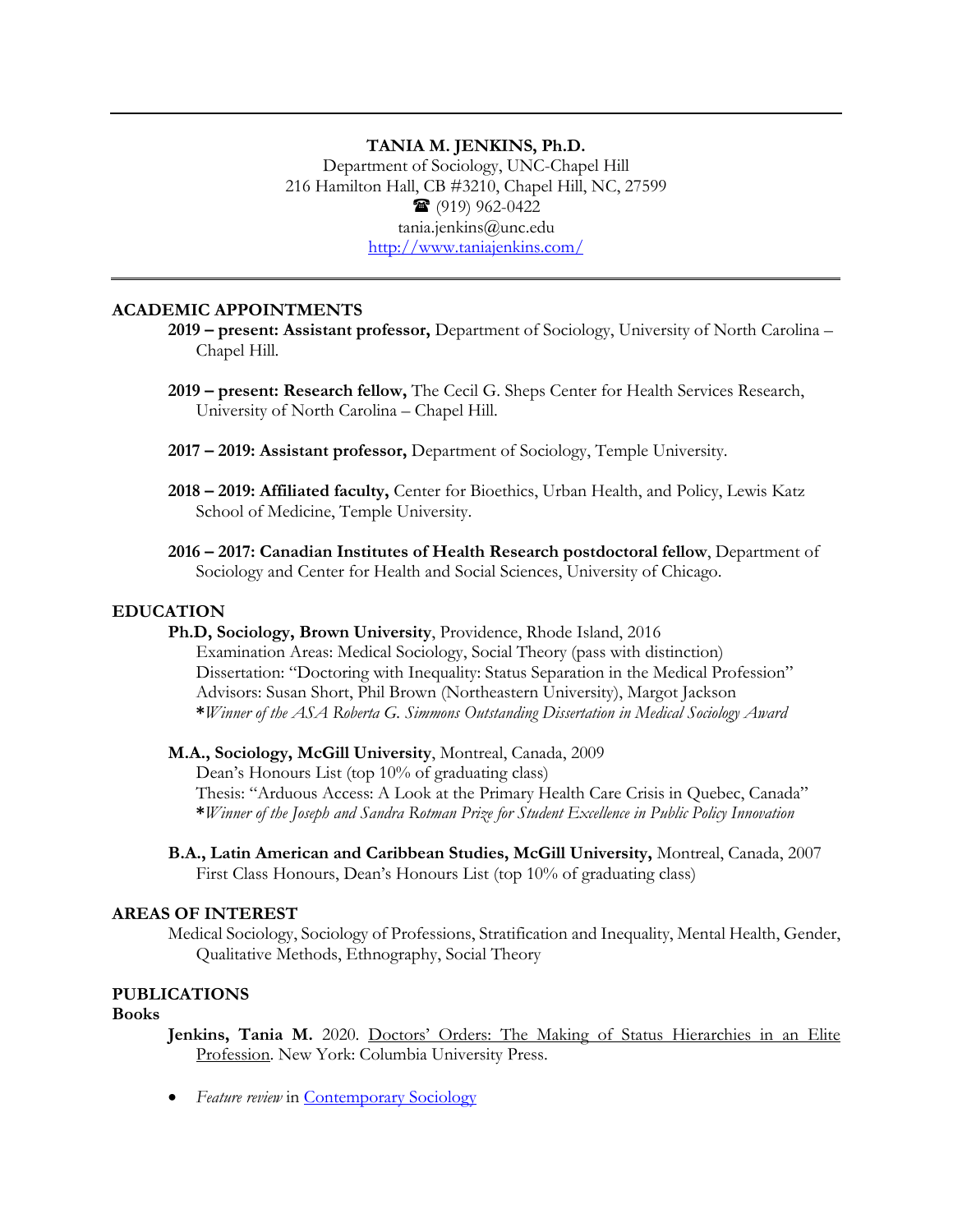- *Reviewed* in: [American Journal of Sociology;](https://www-journals-uchicago-edu.libproxy.lib.unc.edu/doi/10.1086/714006) Journal of [Medical Regulation;](https://meridian.allenpress.com/jmr/article/107/2/65/469714/Doctors-Orders-The-Making-of-Status-Hierarchies-in) [Social Forces;](https://doi.org/10.1093/sf/soaa100) [Soziopolis;](https://www.soziopolis.de/unterwegs-mit-angehenden-aerztinnen.html) [Symbolic Interaction;](https://onlinelibrary.wiley.com/doi/abs/10.1002/symb.580) [Teaching Sociology;](https://journals.sagepub.com/doi/abs/10.1177/0092055X211063330) [World Medical & Health Policy](https://t.co/amkSflupXe)
- *Selected Media Coverage:* [The New York Times;](https://www.nytimes.com/2021/06/29/health/caribbean-medical-school.html?referringSource=articleShare) [Medscape;](https://www.medscape.com/viewarticle/953675#vp_1) The Annex Sociology [podcast;](https://queenspodcastlab.org/podcast/inequality-among-doctors-tania-jenkins/) the New Books in Sociology [podcast;](https://www.doordonotpodcast.com/podcast/episode/492e5003/episode-58-dr-tania-jenkins-assistant-professor-of-sociology-at-unc-chapel-hill-author-of-doctors-orders-the-making-of-status-hierarchies-in-an-elite-profession) the Short Coat [podcast;](https://theshortcoat.us10.list-manage.com/track/click?u=c4257c5ccb68e90756245c27d&id=0e677ffe49&e=14f4aaef14) the DO or not to DO podcast; [KevinMD](https://www.kevinmd.com/blog/2020/07/how-the-united-states-depends-on-doctors-trained-in-other-countries.html) blog; [Sociology Lens](https://www.sociologylens.net/topics/organisations-and-work/doctors-orders-sociology-lens-qa/32208) blog; the In Good Society [podcast;](https://anchor.fm/ingoodsociety/episodes/The-Hidden-Doctor-Hierarchy-evh59j) UNC's College of Arts & Sciences [Bookmark This](https://college.unc.edu/2020/11/bookmark-this-jenkins/) and Grow your reading list.
- Author-meets-critic sessions: virtual (January 2021); Eastern Sociological Society (March 2022); American Sociological Association book forum (August 2022)

**Peer reviewed articles** (\* denotes student coauthors; ° denotes equal authorship)

Buchbinder, Mara, and **Tania M. Jenkins**. *In press*. "Burnout in Critical Care: Time for Moving Upstream." *Annals of the American Thoracic Society.* <https://www.atsjournals.org/doi/10.1513/AnnalsATS.202202-111IP>

- **Jenkins, Tania M.** *In press.* "Making the Cut: Status, Credentials, and Hiring in Medicine." *Social Problems,* <https://doi.org/10.1093/socpro/spab046>
- Jenkins, Tania M.º, Kelly Underman<sup>o</sup>, Alexandra H. Vinson, Lauren D. Olsen, and Laura Hirshfield. 2021. "The Resurgence of Medical Education in Sociology: A Return to our Roots and an Agenda for the Future." *Journal of Health and Social Behavior.* 62(3):255-70.
- **Jenkins, Tania M.**, Grace Franklyn\*, Joshua Klugman, and Shalini Reddy. 2020. "Separate but Equal? The Sorting of USMDs and non-USMDs in Internal Medicine Residency Programs." *Journal of General Internal Medicine.* 35: 1458–1464. doi:10.1007/s11606-019-05573-8. **\****Featured in the [American College of Physicians' \(ACP\) Hospitalist Magazine](https://www.acphospitalist.org/archives/2020/06/qa-prior-training-varies-by-residency-program.htm)*
- \*Fischer, Jonathan, Kimberly Clinite, Eric Sullivan\*, **Tania M. Jenkins,**…Shalini Reddy. 2019. "Specialty and Lifestyle Preference Changes during Medical School." *Medical Science Educator*. 29: 995–1001. doi:10.1007/s40670-019-00790-6.
- **Jenkins, Tania M.**, Jenny Kim\*, Chelsea Hu\*, John Hickernell\*, Sarah Watanaskul\*, John Yoon. 2018. "Stressing the Journey: Using Life Stories to Study Medical Student Wellbeing." *Advances in Health Sciences Education.* 23(4), 767–782.
- **Jenkins, Tania M.** 2018*.* "Dual Autonomies, Divergent Approaches: How Stratification in Medical Education Shapes Approaches to Patient Care" *Journal of Health and Social Behavior.* 59(2): 268–282.

**\****Featured* as a JHSB podcast in the June 2018 issue

- Mueller, Anna S., **Tania M. Jenkins**, Melissa Osborne\*, Arjun Dayal, Daniel O'Connor and Vineet Arora. 2017. "Gender Differences in Attending Physicians' Feedback for Residents in an Emergency Medical Residency Program: A Qualitative Analysis." *Journal of Graduate Medical Education*. 9(5): 577-585.
	- *Selected* as one of the "Top Articles in Medical Education 2017" by the Academic Pediatric Association
	- *Featured* as KeyLIME Podcast (Key Literature in Medical Education) by The Royal College of Physicians and Surgeons of Canada (episode 174)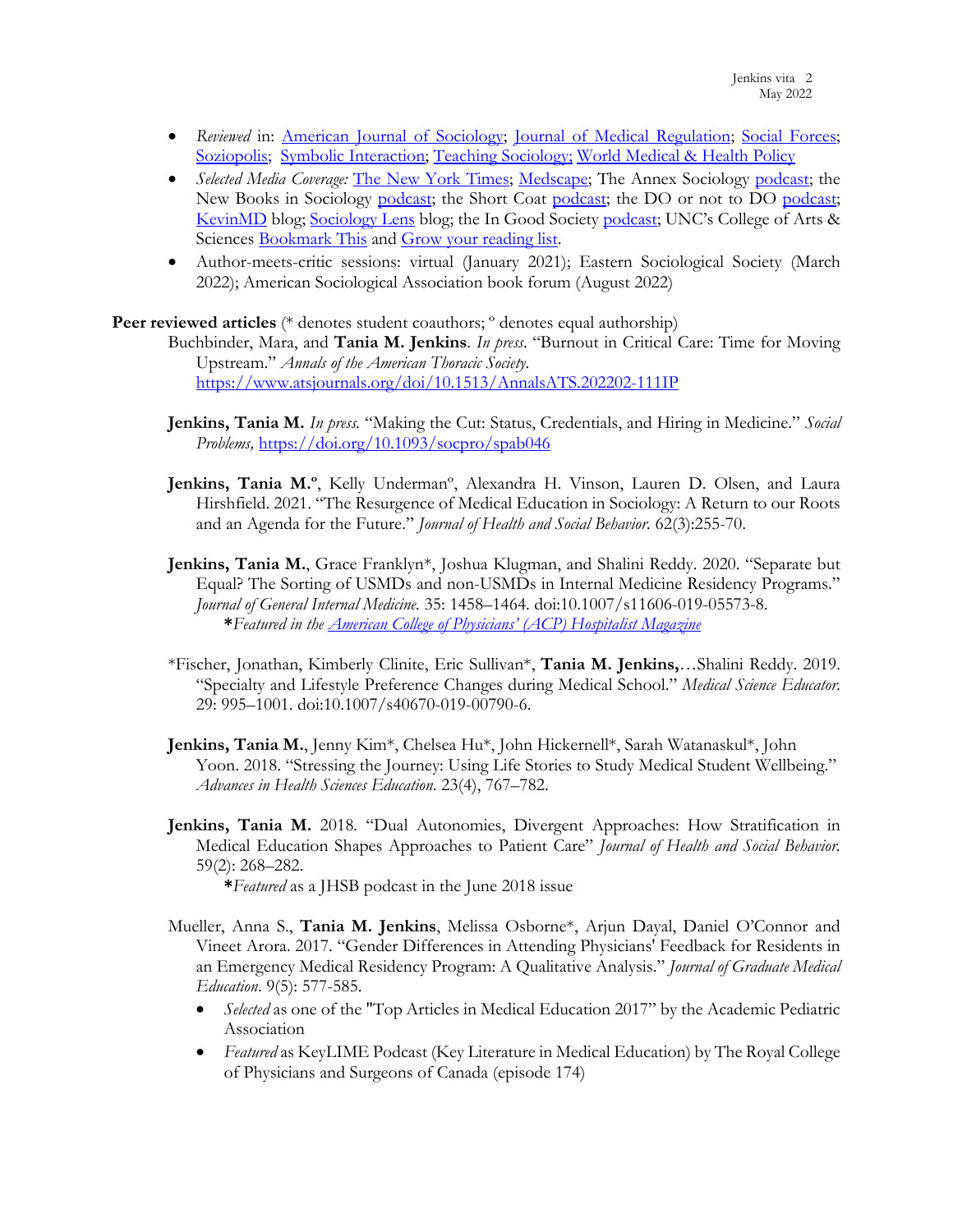- **Jenkins, Tania M.** and Susan E. Short. 2017. "Negotiating Intersex: A Case for Revising the Theory of Social Diagnosis." *Social Science & Medicine.* 175: 91-98.
- **Jenkins, Tania M.** and Shalini T. Reddy. 2016. "Revisiting the Rationing of Medical Degrees in the United States." *Contexts.* 15(4): 36-41.
- **Jenkins, Tania M.** 2015. "'It's Time She Stopped Torturing Herself:' Structural Constraints to Decision-Making about Life-Sustaining Treatment by Medical Trainees." *Social Science & Medicine*. 132: 132-140.
	- *Winner*, Louise Johnson Memorial Scholar, Medical Sociology Section, American Sociological Association, 2015
	- *Winner,* Robin Badgley Paper Award, Canadian Society of Sociology of Health, 2014
- **Jenkins, Tania M.** 2014. "Clothing norms as markers of status in a hospital setting: A Bourdieusian analysis." *Health: An Interdisciplinary Journal for the Social Study of Health, Illness and Medicine*. 18(5): 526–541.
- Short, S.E., Yang, Y., **Jenkins, T.M.** 2013. "Sex, Gender, Genetics, and Health." *American Journal of Public Health*. 103 Suppl 1: S93-S101, PMC3786754.
- Quesnel-Vallée, A., Renahy, E., **Jenkins, T.**, & Cerigo, H. 2012. "Assessing barriers to health insurance and threats to equity in comparative perspective: The Health Insurance Access Database." *BMC Health Services Research*. 12. doi: 10.1186/1472-6963-12-107, PMC3393626.
- Brown, P., Lyson, M., **Jenkins, T**. 2011. "From Diagnosis to Social Diagnosis." *Social Science & Medicine.* 73(6): 939-943.
- **Jenkins, Tania M.** 2008. "Patients, Practitioners and Paradoxes: Responses to the Cuban Health Crisis of the 1990s." *Qualitative Health Research.* (18)10: 1384-1400.

#### **Book chapters**

- **Jenkins, Tania M.** 2014. "Who's the Boss? Diagnosis and Medical Authority." Pp. 105-119 in Jutel, Annemarie and Kevin Dew (eds.), Social Issues in Diagnosis: An Introduction for Students and Clinicians. Baltimore: Johns Hopkins University Press.
- Quesnel-Vallée, A., Farrah, J.-S., & **Jenkins, Tania M.** 2011. "Population aging, health systems and equity: Shared challenges for the U.S. and Canada." Pp. 563-581 in R. A. Settersten & J. L. Angel (Eds.), The Handbook of Sociology of Aging. New York: Springer.
- Quesnel-Vallée, Amélie and **Tania M. Jenkins**. 2010. "Social Policies and Health Inequalities." Pp. 455-484 in Cockerham, William C. (Ed), The New Blackwell Companion to Medical Sociology. Oxford: Blackwell Publishing.
- Quesnel-Vallée, Amélie and **Tania Jenkins**. 2008. "Vieillissement et utilisation des soins: comment départager les coûts?" Pp. 69-77 in Béland, F., A.P. Contandriopoulos, A. Quesnel-Vallée, L. Robert (Eds), Le privé dans la santé: un débat sans fin? Presses de l'Université de Montréal: Montréal, QC.

#### **Other publications**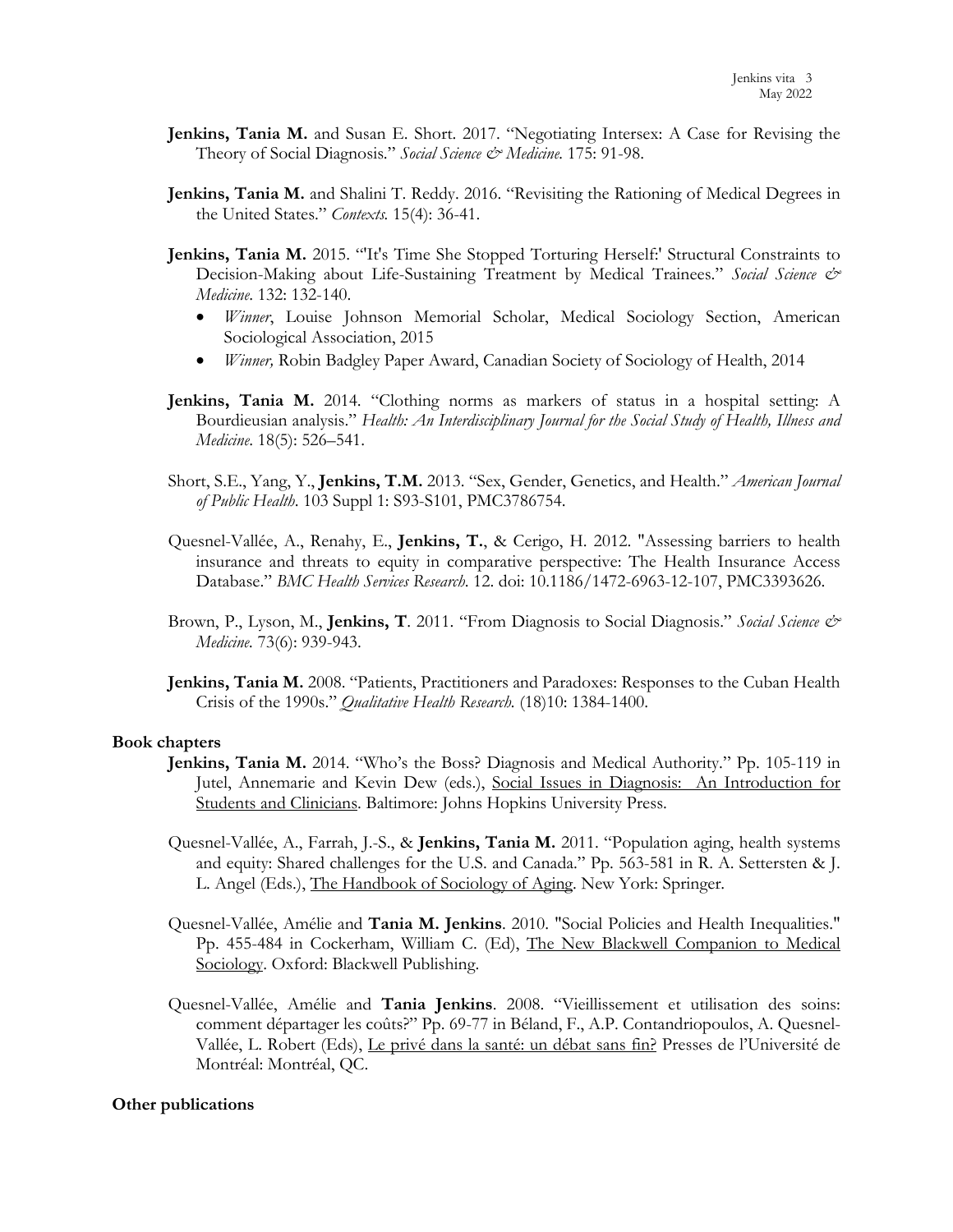**Jenkins, Tania M,** Rebecca Bielamowicz\*, Yong Cai, Neal Caren and Andrew J. Perrin. *In press*. "100 Years of Book Reviews in *Social Forces*." *Social Forces*.

**Jenkins, Tania M.** 2021. "The Institutional, Professional, and Societal Drivers of Job Satisfaction and Wellbeing Among Physicians." Policy Brief, Carolina Health Workforce Research Center, presented to the Health Resources and Services Administration.

**Jenkins, Tania M.** 2021. Review of More than Medicine: Nurse Practitioners and the Problems They Solve for Patients, Health Care Organizations, and the State by LaTonya J. Trotter (2020). *American Journal of Sociology* 126(6):1521-23,<https://doi.org/10.1086/714029>

**Jenkins, Tania M.** and Elaine Hernandez. COVID-19 Dispatches from Medical Sociology: A four-part blog series on how the COVID-19 pandemic is changing the landscape of American healthcare.<https://thesocietypages.org/specials/social-inequities-in-healthcare/>

**Jenkins, Tania M.** 2020. "Making Step 1 Pass/Fail: A Step in the Right Direction?" Blog post, <https://www.taniajenkins.com/step1>

**Jenkins, Tania M**. 2019. Review of Values at the End of Life: The Logic of Palliative Care by Roi Livne (2019). *Social Forces.* soz139,<https://doi.org/10.1093/sf/soz139>

**Jenkins, Tania M**. and Shalini T. Reddy. 2017. "Unmatched U.S. Seniors and Residency Placement Fever." *Academic Medicine,* 92(11): 1510.

## **MANUSCRIPTS UNDER REVIEW / WORKS IN PROGRESS**

Jenkins, Tania M. and Alyssa Browne. "Gender Inequality in Medicine and Burnout." *Under review.* 

Buchbinder, Mara, Alyssa Browne, Tania Jenkins, Nancy Berlinger, Sara Feinstein, and Liza Buchbinder. "Physicians' Stress and Wellbeing During COVID-19: A Qualitative Analysis from Two US Cities." *Under review.* 

Jenkins, Tania M. "Towards a sociology of burnout." *Under preparation for submission*.

# **RESEARCH FUNDING**

*External funding* 

- Co-Investigator (Buchbinder PI). "Physicians' Occupational Health During Covid-19: A Qualitative Analysis of Systems Factors." National Institutes of Occupational Safety and Health (R21OH012175), 2021-2023 (\$401,544)
- Principal Investigator. "Advancing Understanding of How Institutional, Professional, and System-Level Factors Contribute to Physician Burnout." National Center for Health Workforce Analysis, Bureau of Health Professions, Health Resources and Services Administration, 2021- 2022 (\$45,000)
- Co-Investigator (Buchbinder PI). "Physicians' Moral Stress During COVID-19: A Qualitative Study of Systems Factors." The Greenwall Foundation Making a Difference Grant, 2021-2023 (\$226,041)

Principal Investigator. "Professional Structures and Physician Burnout." National Center for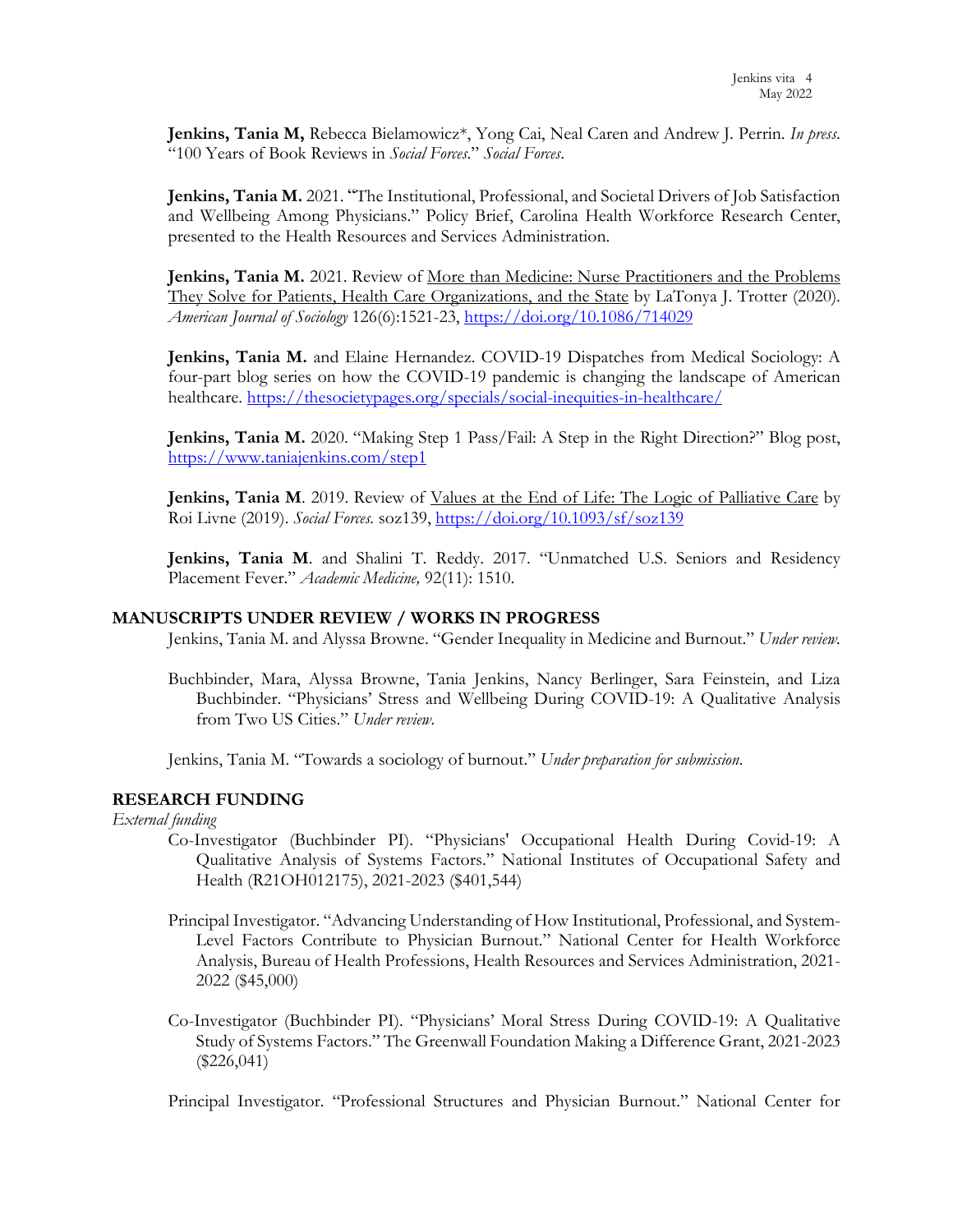Health Workforce Analysis, Bureau of Health Professions, Health Resources and Services Administration, 2020-2021 (\$44,999)

- Principal Investigator. "A qualitative investigation of female resident physician burnout in frontline specialties." International Association of Medical Science Educators Educational Scholarship Grant, 2018-2020 (\$5,000)
- Principal Investigator. "The Million Dollar Mistake: Impacts of Physician Disillusionment on Access to Healthcare." Canadian Institutes of Health Research, Fellowship Research Allowance (MFE-140811), 2016-2017 (CAD \$10,000)
- Co-Principal Investigator. "At the Bottom of the Top: Disentangling the Hierarchies within Internal Medicine Graduate Education." National Science Foundation (NSF) Dissertation Improvement Grant (1303276). 2013-2014 (\$9,479)

## *Internal funding*

- Principal Investigator. "Professional Structures and Physician Burnout." University of North Carolina-Chapel Hill Office of Research Development IDEA grant, 2020-2021. (\$20,000)
- Principal Investigator. University of North Carolina-Chapel Hill Vice Chancellor for Research, Extramural Travel Sponsor Grant, 2020. (\$400)
- Principal Investigator. "Doctors' Orders: The Making of Status Hierarchies in an Elite Profession." University of North Carolina-Chapel Hill Office of Research Development Publication Grant, 2019. (\$2,000)
- Principal Investigator. "A qualitative investigation of female resident physician burnout in frontline specialties." Temple University Liberal Arts Undergraduate Research Award (with Lisa Platz, sociology undergraduate student), 2018. (\$2,000)
- Principal Investigator. "Professionally Sick: Understanding Gendered Differences in Mental Health Outcomes among Physicians." Temple University College of Liberal Arts Research Award, 2018. (\$5,000)
- Principal Investigator. "Understanding Gendered Differences in Mental Health Outcomes among Physicians." University of Chicago Diversity Research and Small Grant Program, 2017. (\$1,000)
- Principal Investigator. "At the Bottom of the Top: Professional Stratification among Internal Medicine Residents." Beatrice and Joseph Feinberg Memorial Fund Grant for Dissertation Support, Brown University, 2013. (\$300)

## **AWARDS, SCHOLARSHIPS & DISTINCTIONS**

Award for Peer Reviewing Excellence, *Journal of Health and Social Behavior*, 2019 - Awarded to five recipients in 2018 to acknowledge exemplary peer reviewing

Temple University Summer Research Award, Office of the Provost, 2019, 2018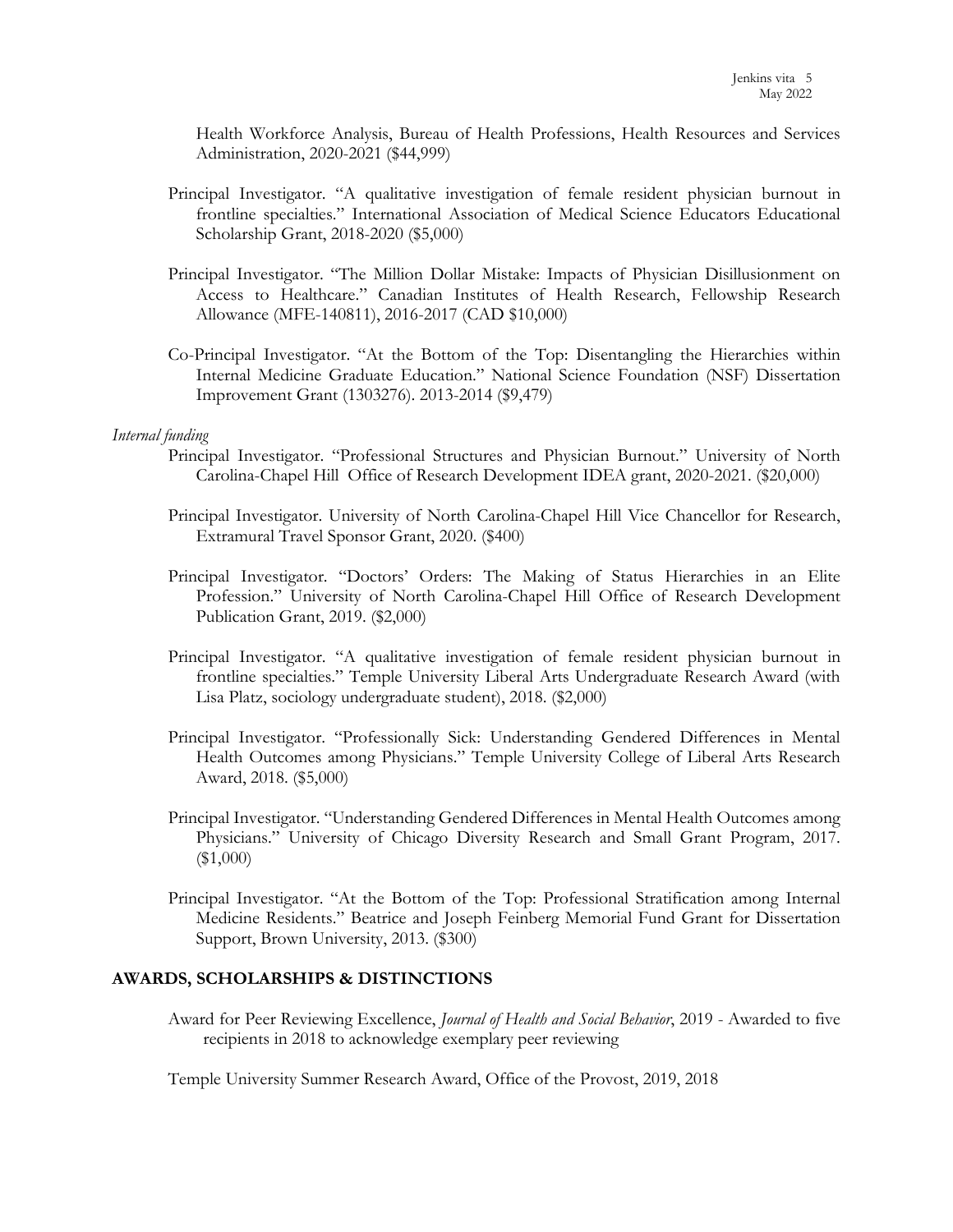Center for the Humanities at Temple University Faculty Fellowship, 2018-2019

Top reviewer, *Journal of General Internal Medicine*, 2017-2018

- American Sociological Association's Roberta G. Simmons Outstanding Dissertation in Medical Sociology Award, 2017
- Postdoctoral Fellowship (nationally competitive only top 15% of applications are funded), Canadian Institutes of Health Research (CIHR), award no. MFE-140811, 2016-2017

Joukowsky Summer Research Award, Brown University Graduate School, 2015

- The Brown University Reginald D. Archambault Award for Teaching Excellence (Honorable Mention) for course on the sociology of diagnosis, 2012
- Doctoral fellowship (nationally competitive), Social Science and Humanities Research Council of Canada (SSHRC), award no. 752-2010-0219, 2010-2014
- Governor General of Canada's Academic Excellence Gold Medal, 2010 (awarded to the most outstanding social science graduate student at McGill University)
- McGill Alumni Association Graduate Award given to an outstanding McGill graduate receiving a graduate degree in any discipline, 2010
- Faculty of Arts Graduate Student Teaching Award, McGill University, to recognize outstanding teaching by a graduate student, 2008
- Master's fellowship (nationally competitive). Social Science and Humanities Research Council of Canada's (SSHRC) Canadian Graduate Scholarships, 2007-2008

# **INVITED RESEARCH TALKS AND CONFERENCE PRESENTATIONS 2022**

- "The Structural Underpinnings of Satisfaction and Wellbeing Among Pediatric Physicians." Invited speaker for the Children's Hospital of Philadelphia's Center for Pediatric Clinical Effectiveness Visiting Speaker Seminars (June 2022; virtual)
- "The Navy Seals and the National Guard: Status Beliefs as Mechanisms for Status Separation in Medicine." Invited speaker at the annual Hodges Symposium, Wilson Centre, University of Toronto, Canada (May 2022; virtual).
- "Doctors' Orders: The Making of Status Hierarchies in an Elite Profession." Invited guest speaker in a medical sociology course at Oberlin College (April 2022; virtual).
- "Doctors' Orders: The Making of Status Hierarchies in an Elite Profession." Invited guest speaker in a methods course at Wake Forest University (April 2022; virtual).
- "How a Changing Healthcare Landscape Shapes Wellbeing in Medicine." Eastern Sociological Society Mini-Conference on Health Professions' Education (March 2022; virtual).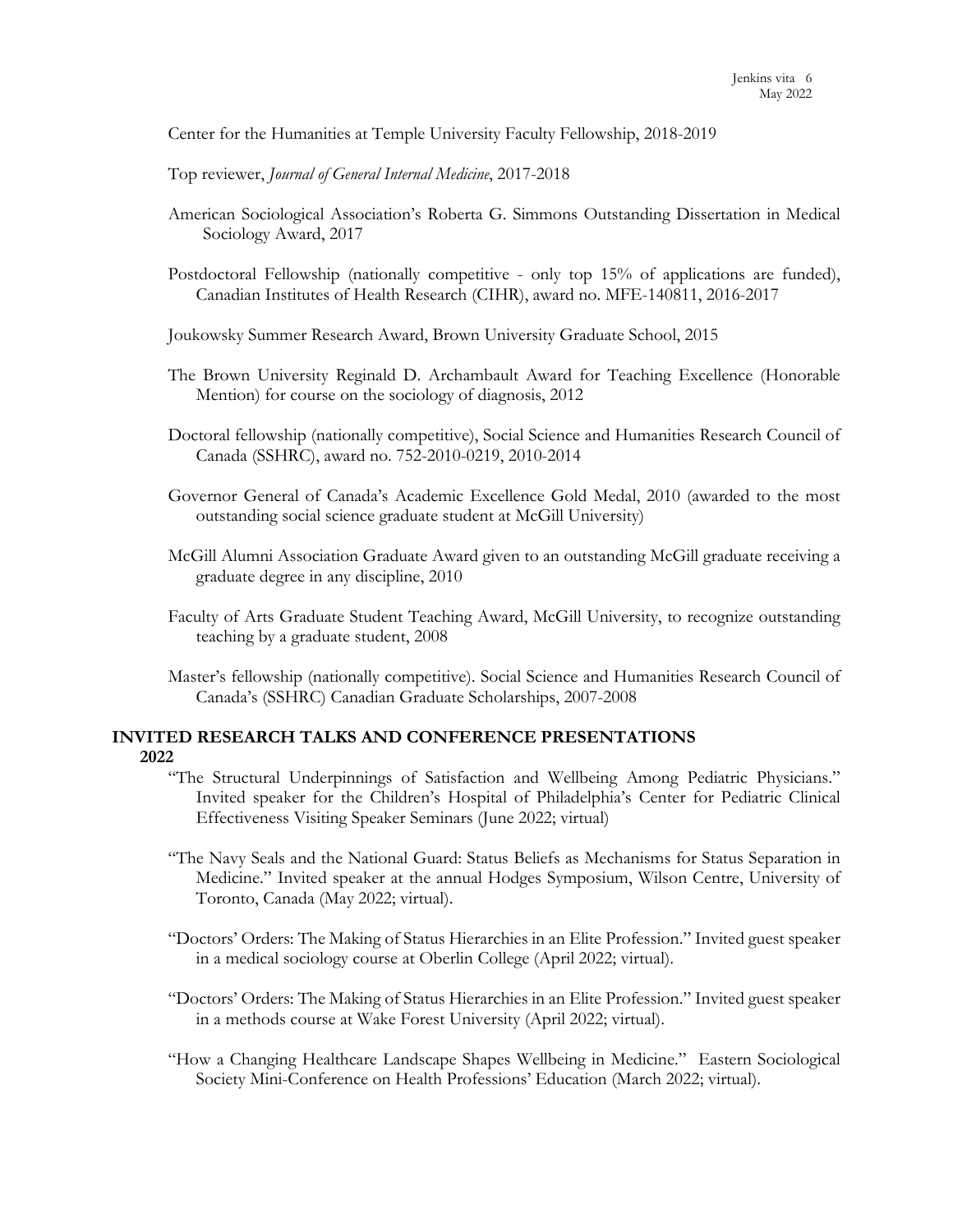- "Doctors' Orders: The Making of Status Hierarchies in an Elite Profession." Invited guest speaker in a medical sociology course at Vanderbilt University (October 2021; virtual).
- "The Structural Underpinnings of Satisfaction and Wellbeing among Physicians." Invited talk at the Health Resources and Services Administration Bureau of Health Workforce meeting, (September 2021; virtual).
- "Gender Inequality in Medicine and Burnout" (with Alyssa Browne). Regular Session, ASA (August 2021; virtual).
- "The Impossibly Good Doctor." Society for the Study of Symbolic Interaction conference (August 2021; virtual).
- "Banging Pots and Pans for Healthcare Heroes: A Sociologist's Look at How Heightened Societal Expectations May be Exacerbating Burnout During COVID-19." Pediatric Academic Societies meeting (May 2021; virtual).
- "Doctors' Orders: How Status Hierarchies in Medical Education can Shape Approaches to Patient Care." Invited guest speaker in a medical sociology course at The University of Chicago, Chicago, IL (April 2021; virtual).
- "The Structural Underpinnings of Satisfaction and Wellbeing among Physicians." Invited speaker at the University of California – Los Angeles Sociology Health Working Group (March 2021; virtual).
- "Doctors Orders: The Myth of Meritocracy in Medicine." Invited speaker in the Indiana University Sociology Department Colloquium Series. Bloomington, IN (February 2021; virtual).
- "Doctors Orders: The Myth of Meritocracy in Medicine." Invited speaker in the Vanderbilt University Sociology Department Colloquium Series. Nashville, TN (January 2021; virtual).
- "Doctors Orders: The Myth of Meritocracy in Medicine." Invited speaker for the Exploring Social Theory Open Forum, in collaboration with The Wilson Centre and The Institute for Education Research at the University Health Network, Toronto, CA (January 2021; virtual).

## **2020**

- "COVID-19 as a Global Stressor for U.S. Medical Professionals." Invited speaker for the ISA RC52 Sociology of Professions Webinar (November 2020; virtual).
- "Doctors Orders: The Making of Status Hierarchies in an Elite Profession." Invited guest speaker in a medical sociology course at Muhlenberg College, Allentown, PA (November 2020; virtual).
- "Doctors Orders: The Making of Status Hierarchies in an Elite Profession." Invited speaker for the UNC Moral Economies of Medicine workshop. Chapel Hill, NC (November 2020; virtual).
- "Doctors Orders: The Myth of Meritocracy in Medicine." Invited speaker in the Brown University

**2021**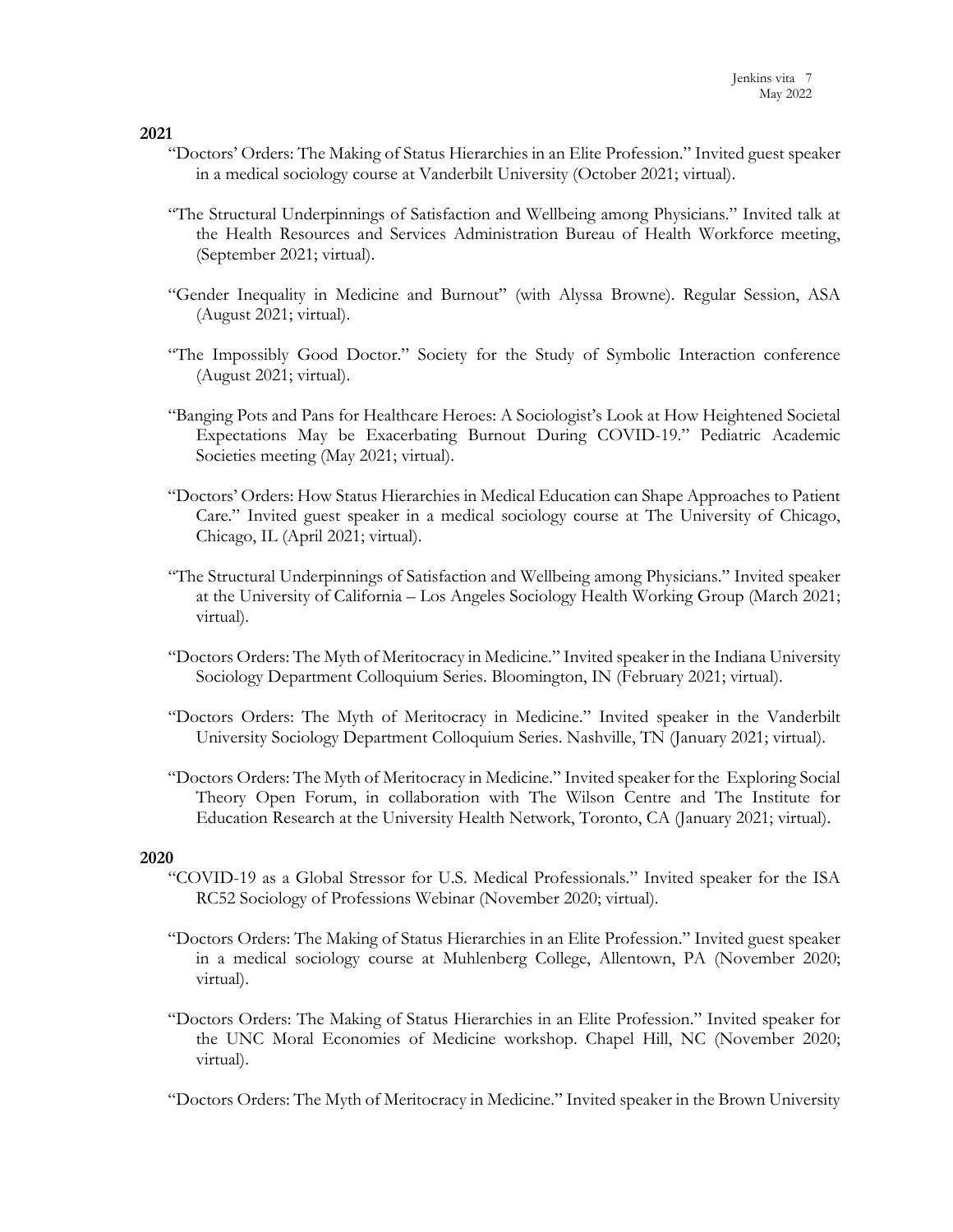Sociology Department Colloquium Series. Providence, RI (October 2020; virtual).

- "Doctors' Orders: How Status Hierarchies in Medical Education can Shape Approaches to Patient Care." Invited speaker for UNC Health Humanities Grand Rounds, Chapel Hill, NC (October 2020; virtual).
- "Doctors Orders: The Making of Status Hierarchies in an Elite Profession." Invited guest speaker in The Individual and Society course at George Mason University, Fairfax, VA (October 2020; virtual).
- "Doctors Orders: The Myth of Meritocracy in Medicine." Invited speaker in the Colby College Sociology Department Colloquium Series. Waterville, ME (October 2020; virtual).
- "Doctors Orders: The Making of Status Hierarchies in an Elite Profession." Invited guest speaker in Medical Sociology course at the University of Virginia, Charlottesville, VA (September 2020; virtual).
- "Telling Research Stories About the Medical Profession." Invited guest lecturer in the Writing & Humanities Program at the University of Iowa Carver College of Medicine. Iowa City, IA (September 2020; virtual).
- Invited keynote address at the 21st Annual Masters of Health Professions Education (MHPE) Summer Conference. University of Illinois at Chicago. *\*Cancelled due to COVID-19.*
- "Making the cut: Status, credentials, and hiring in medicine," OOW section session, ASA (August 2020; virtual).
- "Doctors Orders: The Making of Status Hierarchies in an Elite Profession." Sheps Center Workforce Group meeting, Chapel Hill, NC (June 2020; virtual).
- "Professionally Sick: A preliminary look at the structural underpinnings of burnout in medicine" Eastern Sociological Society Mini-Conference on Health Professions' Education. Philadelphia, PA.
- "Understanding Gendered Differences in Mental Health Outcomes Among Physicians" Sociologists for Women in Society (SWS) Winter Meeting, San Diego, CA.

## **2019**

- "Doctors' Orders: How Stratification in Medical Education Shapes Approaches to Patient Care." Invited seminar speaker in the Department of Preventive Medicine and Population Health, University of Texas Medical Branch, Galveston, TX;
- "How do Employers Reconcile the Heuristic Paradox in Professional Recruitment Decisions?" ASA, New York, NY (roundtable);
- "Challenging the Myth of Meritocracy in Medicine." Invited presentation at the Society for the Advancement of Socioeconomics. New York, NY;
- "Doctors' Orders: How Stratification in Medical Education Shapes Approaches to Patient Care."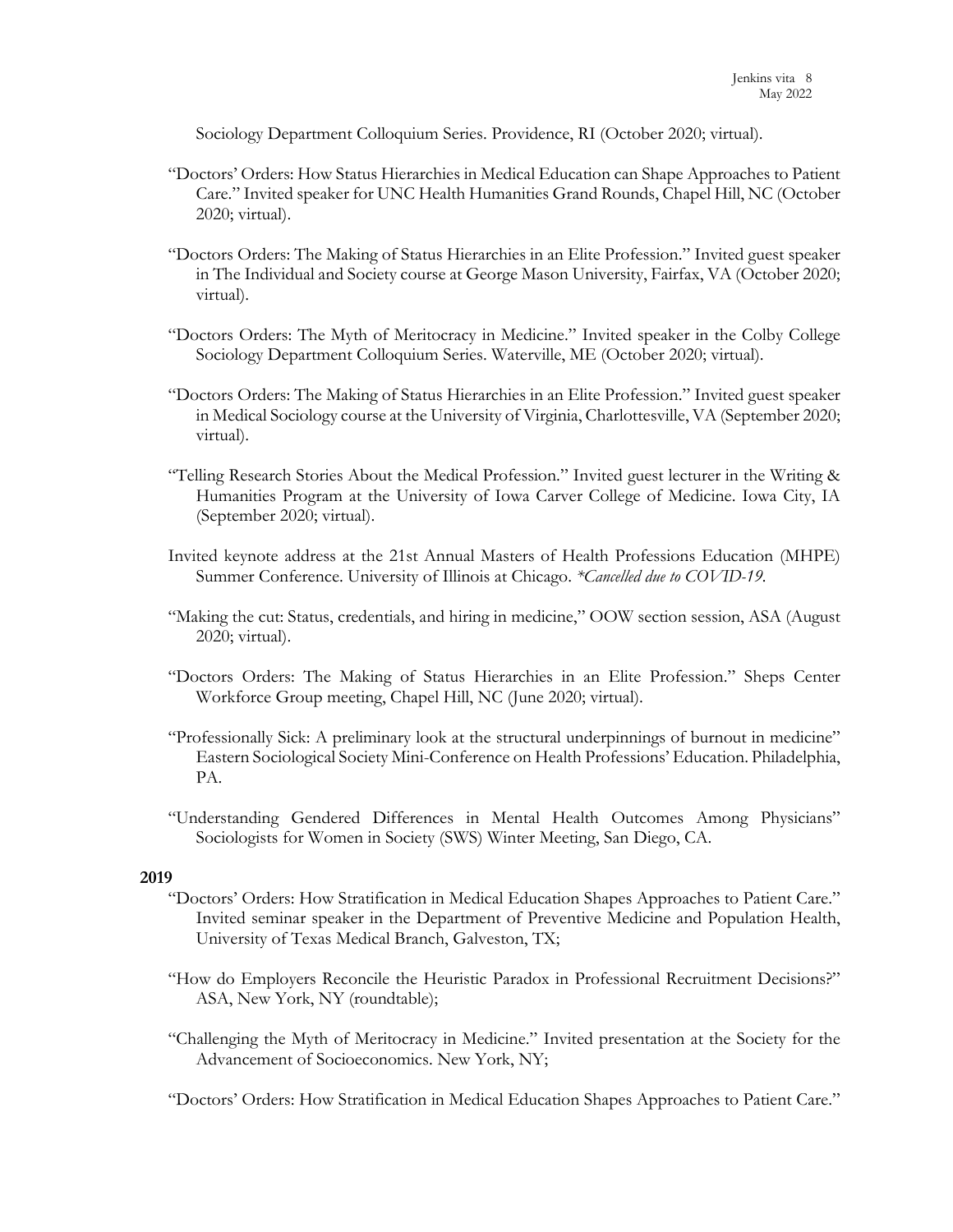Invited lecture in the Medical Sociology Workshop at University of Pennsylvania, Philadelphia PA.

## **2018**

- "Doctors' Orders: How Stratification in Medical Education Shapes Approaches to Patient Care." Invited lecture in internal medicine at Cook County Hospital, Chicago, IL.
- "Status Separation as a Mechanism for Elite Reproduction in Residency Training," ASA, Philadelphia, PA.
- "Project on the Good Physician: Using Life Stories to Study Medical Student Wellbeing," Invited Speaker, International Association of Medical Science Educators Webinar series.

#### **2017**

- "Negotiating Intersex: A Case for Revising the Theory of Social Diagnosis." Science Studies Faculty Network, Temple University, Philadelphia, PA.
- "Cultures of Evidence: Evidence-Based Medicine and Professional Status Hierarchies." ASA, Montreal, QC.
- "Towards a Theory of Legitimation Style Choice: How Employers Make Sense of The Heuristic Paradox in Professional Hiring Decisions." Social Theory and Evidence Workshop, University of Chicago, Chicago, IL.

#### **2016 or earlier**

- "Complicating Professional Dominance: Implications of Differing Training Approaches in Residency." ASA Section on Medical Sociology Session paper, Seattle, WA.
- "Different Rules of the Game: How the American Medical Profession Protects Itself from Insiders." Canadian Society for the Sociology of Health Biannual Meeting, Ottawa, ON.
- "Doctoring with Inequality: Solitary and Supported Autonomy in Residency Training." Joint Research-in-Progress and Research in Medical Education Workshop, University of Chicago Medical Center, Chicago, IL.
- "It's Time She Stopped Torturing Herself: Structural Constraints to Decision-Making about Life-Sustaining Treatment by Medical Trainees." ASA Regular Session, Chicago.
- "Diagnosing Intersex: A Case of Social Diagnosis" (with S. Short). ASA Section on Medical Sociology Session Paper, Chicago.
- "From Diagnosis to Social Diagnosis: A Social Scientist's Guide to 'Diagnosing' Environmental Health Problems." Invited presentation for the University of Maryland's Program for the Study of the Environment Colloquium Series. College Park, MD.
- "Structural Factors in Paternalistic Decision-Making in End-of-Life Care among Medical Trainees." ASA (roundtable), San Francisco.

"The Myth of Meritocracy in the American Medical Profession: Making Sense of Stratification in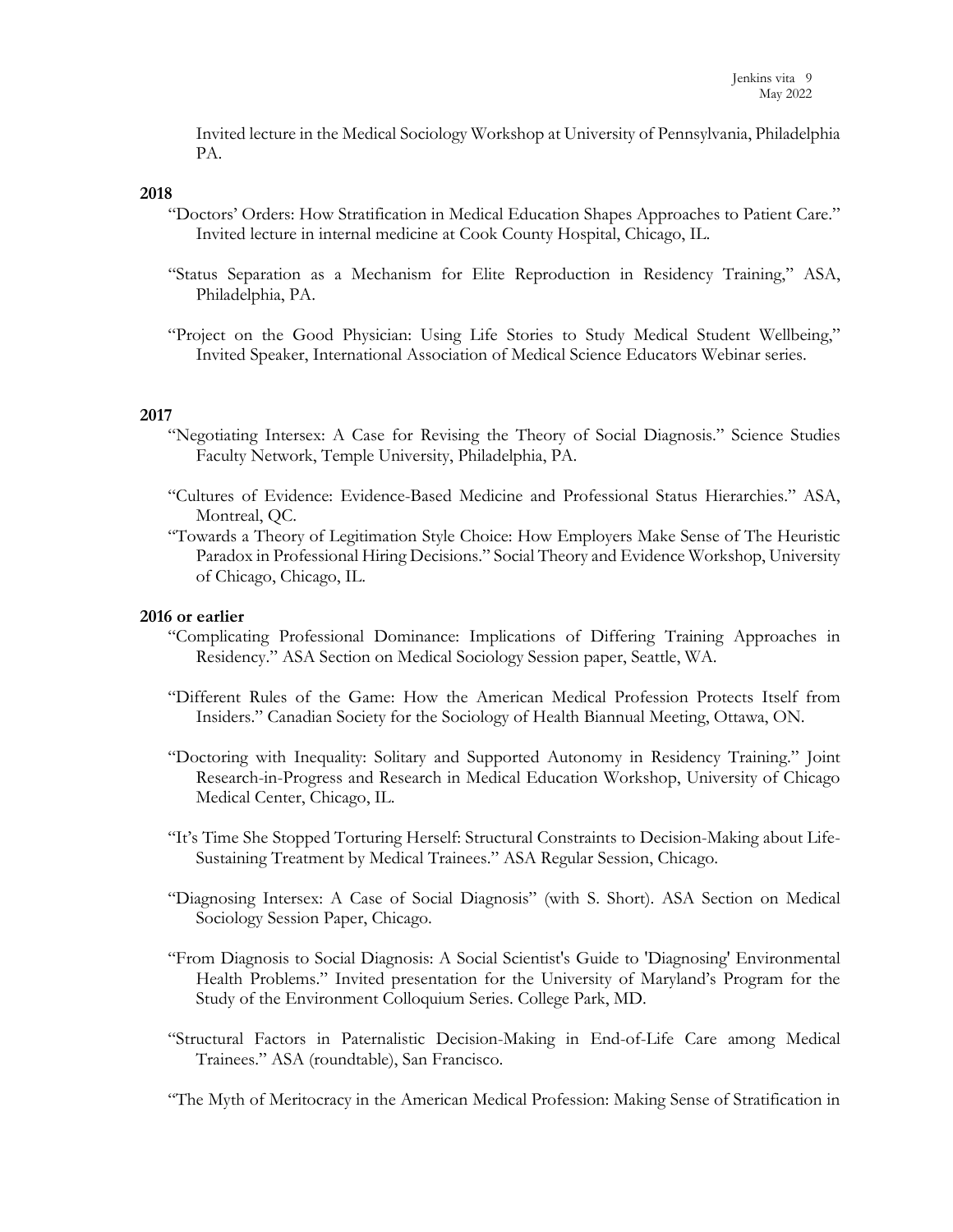Internal Medicine Training." ISA World Congress of Sociology, Yokohama, Japan.

- "Diagnosing (Inter)sex: A Case of Social Diagnosis" (distributed paper with S. Short). ISA World Congress of Sociology, Yokohama, Japan.
- "We're like the Navy Seals and [they're] like the National Guard: Implications of the Affordable Care Act for Internal Medicine Residency Training." Law & Society Annual Meetings, Minneapolis, MN.
- "Tiers of Training: Making Sense of Stratification in Internal Medicine." Eastern Sociological Society Meetings, Baltimore, MD.
- "Why Not all Doctors are Created Equal. Deconstructing Inequality among Medical Residents." RC28, Brisbane, Australia and ASA (roundtable), New York, NY.
- "Drawing the HIPAA Curtain: Symbolic Compliance in a Teaching Hospital." Law and Society Annual Meeting, Boston, MA.
- "Dr. Who? Clothing Norms as Markers of Capital in a Hospital Setting." Eastern Sociological Society Meetings, Boston, MA.
- "A 'Good' Death: Medical Practice and the Legal Implications of Residents' Discussions of Code Status with Patients". Law and Society Annual Meeting, Honolulu, HI. 2012.
- "Teaching the Sociology of Diagnosis." Sociology of Diagnosis Symposium, Boston, MA. 2011.
- "From Diagnosis to Social Diagnosis" (with P. Brown, M. Lyson). ASA, Las Vegas, NV. 2011.
- "Arduous Access: Does Socio-Economic Status Affect Access to Primary Health Care in Quebec, Canada?" ASA (Roundtable), San Francisco, CA and Statistics Canada Socio-Economic Conference (oral presentation), Hull, QC. 2009.
- "Arduous Access: A Look at the Primary Health Care Crisis in Quebec, Canada". Qualitative Health Research Conference, Vancouver, BC. 2009.
- "Arduous Access: A Case Study of Access to Family Physicians in Quebec, Canada". Canadian Conference on International Health, Ottawa, ON. 2008.
- "When it's Neither Pink nor Blue: The Western Social Construction of Intersexuality and the Drama of the Intersex". Joint Meeting of ISA RC15 and CMSA, Montreal, QC. 2008.

## **TEACHING AND ADVISING**

#### **Courses taught**

*UNC-Chapel Hill*

Participant Observation and In-depth Interviewing (graduate), Spring 2022 Social Relations in the Workplace (undergraduate), Fall 2019, 2020; Spring 2020 Social Stratification (undergraduate), Spring 2020, Fall 2020

#### *Temple University*

Ethics of Social Research (graduate), Spring 2019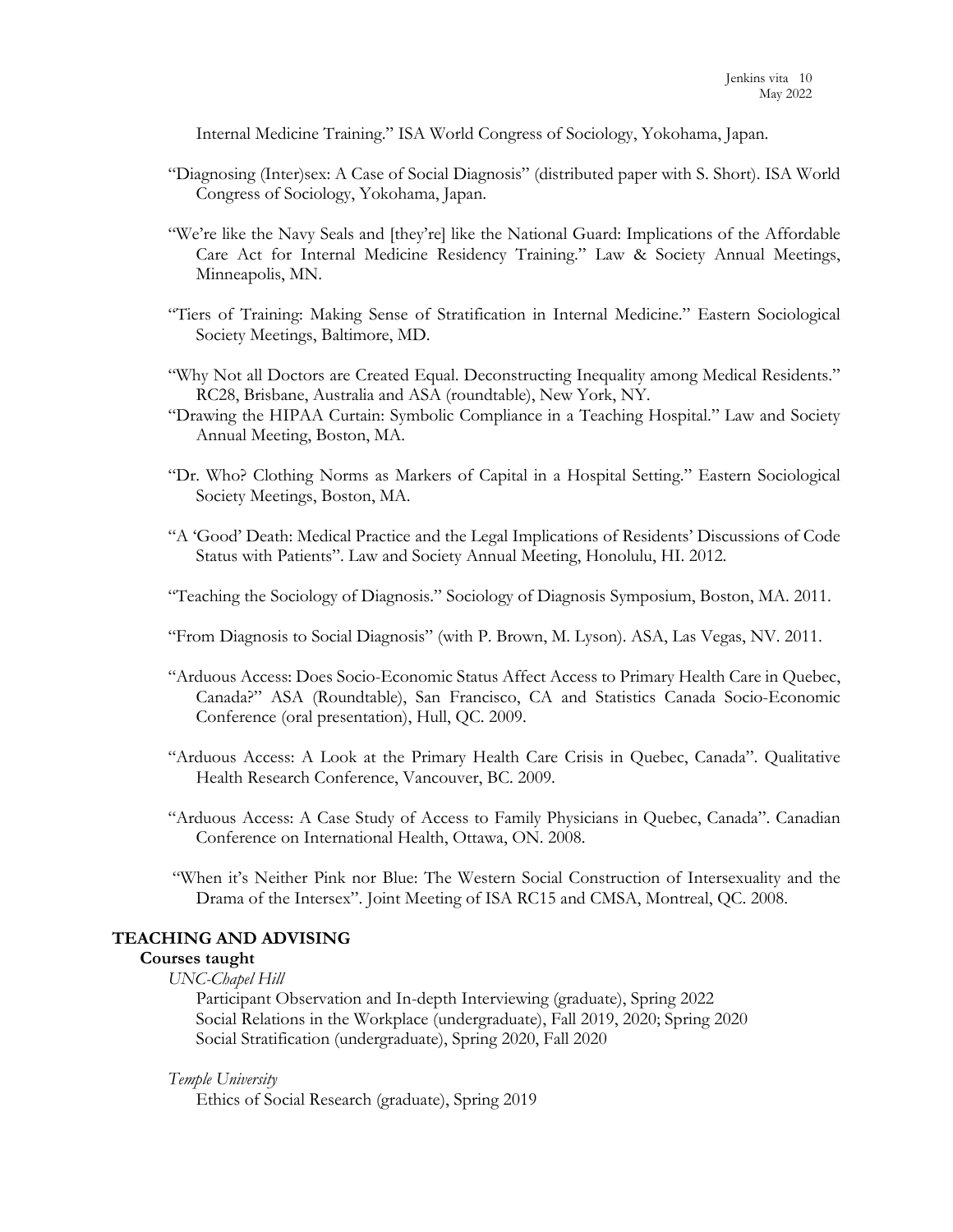Urban Health (undergraduate and graduate) Fall 2018; Spring 2018) Introduction to Sociology for Health Professions (undergraduate), Fall 2017 / Spring 2019

*Brown University* 

The Sociology of Diagnosis (pre-college program), Summer 2011-2015 Inequalities and Health (undergraduate), co-taught with Susan Short, Spring 2013 Qualitative Methods and Field Work (graduate), co-taught with Phil Brown, Spring 2012

#### **Students supervised** (date completed in parentheses)

#### *UNC-Chapel Hill*

*Ph.D. advisor:* Grace Franklyn (in progress) *Ph.D. co-advisor:* Alyssa Rogers-Browne (in progress); Erica Janko (in progress) *Ph.D. committee member:* Iliya Gutin (2021); Tania Cabello-Hutt (in progress); Minne Chen (in progress); Abby Newell (in progress); Madeleine Straubel (in progress) *M.A. advisor*: Grace Franklyn (2022) *M.A. committee member:* Maria Inés Martínez Echagüe (2020)

#### Undergraduate students:

*Honors thesis reader:* Issie Rivera (2022); Della Tao (2021) Shatera Mcnair (independent study; 2021) Courtney Eckmann and Molly Green (independent project; 2020-2021)

#### *Temple University*

Grace Franklyn (Honors thesis chair; spring 2020) Lisa Platz (Liberal Arts Undergraduate Research Award mentor; 2019)

#### **PROFESSIONAL SERVICE**

# **To the Discipline:**

Editorships: Book review editor, *Social Forces*, 2020-present;

Editorial board membership *Social Forces*, 2020-present; *Social Science & Medicine – Qualitative Research in Health,* 2021-present; *Journal of Health and Social Behavior*, 2020-2022

Executive board membership

Sociology of Health Professions Education Collaborative, 2016-present; *Profiled in the [Spring 2020](https://www.asanet.org/sites/default/files/media/spring_2020.pdf) ASA Medical Sociology Newsletter* 

## Elected positions

 Career and Employment Committee Chair, ASA Medical Sociology section, 2021-2023; Nominations Committee, ASA Medical Sociology section, 2018-2019; Student Representative, ASA Medical Sociology section, 2014-2016

#### Award committee membership

 Reeder Award committee member, ASA section on Medical Sociology, 2022; Elliot Freidson Book Award Committee Member, ASA section on Medical Sociology, 2020; Max Weber Award Committee Member, ASA section on Organizations, Occupations, and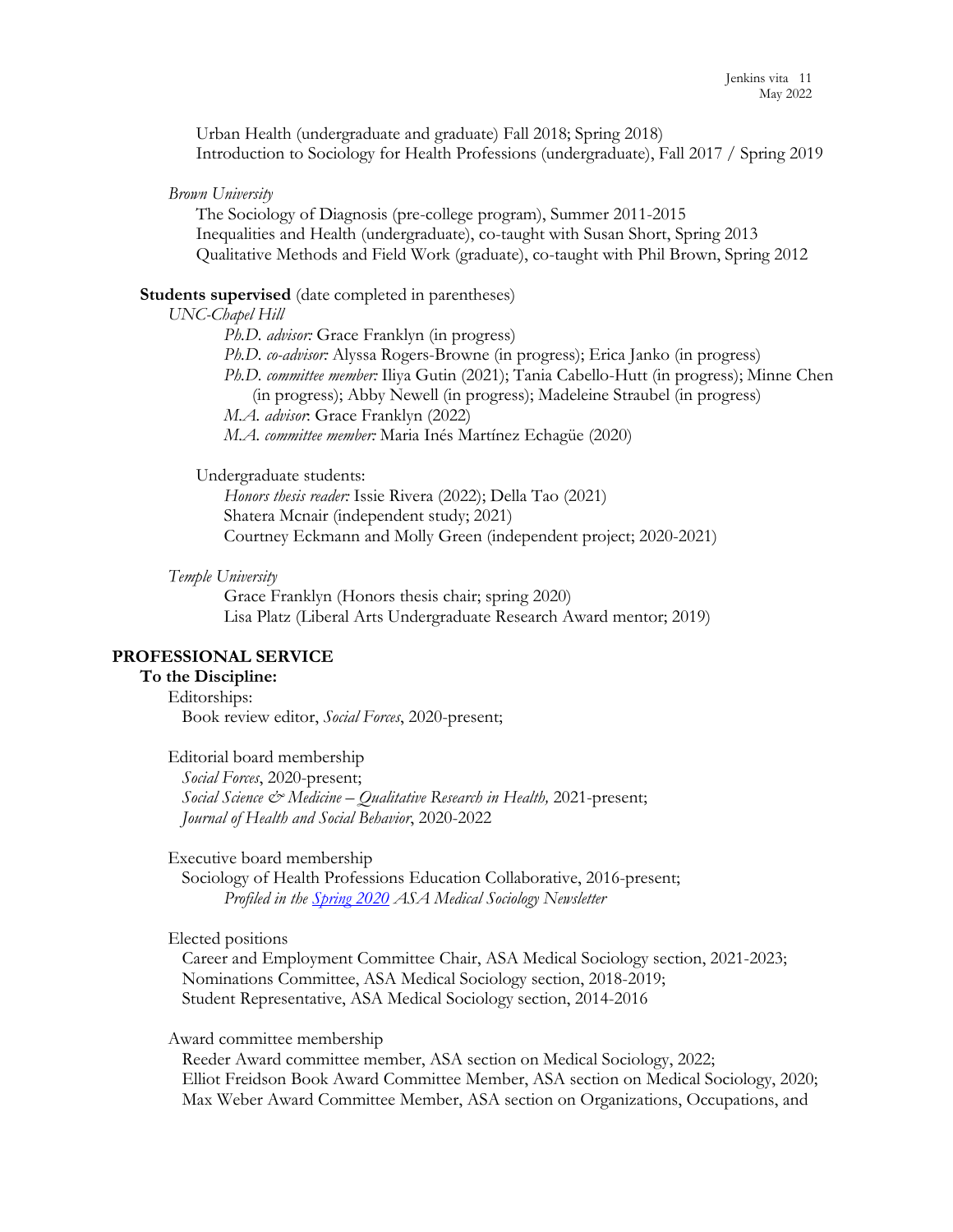## Work, 2019

## Section committee membership

Program Committee Member, ASA section on Organizations, Occupations, and Work, 2019

## Conference session organizer

"Mini-conference on Health Professions Education," (with K. Underman and L. Hirshfield), ESS, 2022, 2020, 2019); "Beyond the New Collaborative Creed in Health: Culture and Identities in Healthcare Practice and Research," (with M. Albert), ASA thematic session, 2017; "Power and Hierarchy in Health" Canadian Society for the Sociology of Health 2016; "Medical Privacy" LSA 2013; "Putting the Prime into Primary Care" RC15/Canadian Society for the Sociology of Health 2008.

## Conference session chair/discussant

"Health Policy," ASA 2019; "Managing Resources, Shaping Lives: Inequalities in End of Life Decision-Making" LSA 2014; "Sociology of Diagnosis" ASA 2013; "Social Networks" RC28 2007

## Ad hoc reviewer

Advances in Health Science Education; American Journal of Sociology; American Sociological Review; Annals of Internal Medicine; BMJ Quality & Safety; Contexts; Gender & Society; Health, Law & Social Inquiry; Journal of General Internal Medicine; Journal of Health and Social Behavior; Journal of Urban Health; Medical Anthropology; Omega; Social Science & Medicine; Social Forces; Social Problems; Sociological Perspectives; Symbolic Interaction; Routledge; Work and Occupations.

## Other service

Invited panelist, *Teaching Sociology* coffee and conversation online event on book reviewing, April 2022

Book critic for Seim, Joshua (2020). *Bandage, Sort, and Hustle: Ambulance Crews on the Front Lines of Urban Suffering.* University of California Press. Online book launch, September 2020.

## **To the College:**

- Steering Committee Member, Science Studies Network at Temple University (SSN@TU), 2017- 2019;
- Recipient, Temple University Global Studies Events Grants to host a global health speaker in 2018-2019;
- Panelist, "Grant Writing Basics for graduate students: Info Session and Panel Discussion," College of Liberal Arts, March 2018;

# **To the Department:**

UNC Sociology Social Forces Advisory Board member, 2020- UNC Sociology executive committee member, 2020-21 UNC Sociology Social Committee member, 2019-21 Temple Sociology Diversity Postdoc Search Committee member, 2019 Temple Sociology executive committee member, 2018-19 Temple Sociology undergraduate committee member, 2017-2019